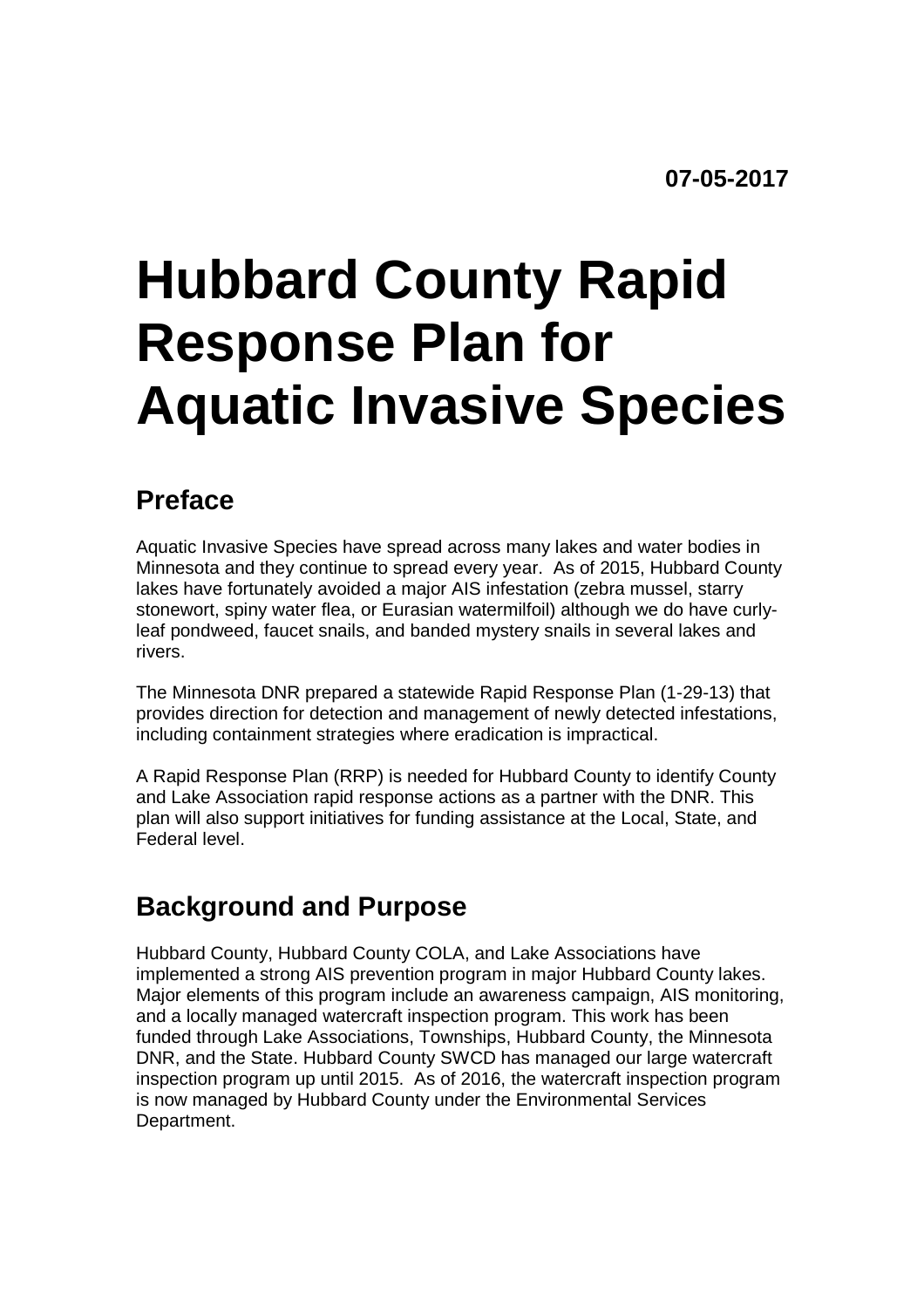Unfortunately, prevention measures are imperfect and even the most aggressive efforts will not stop all introductions. In 2014, 13% of the watercraft inspected at local launch sites had last been in use on AIS infested waters (3.6% from ZM infested waters).

Early detection and rapid response are the critical second line of defense to minimize the economic and ecological impact of an AIS infestation.

#### **Minnesota Department of Natural Resources Rapid Response Plan**

The Minnesota Department of Natural Resources (DNR) has created a Rapid Response Plan for Minnesota that provides a framework for the Hubbard County Plan. This plan provides background on Minnesota experiences with Rapid Response, related Federal plans and requirements, an incident command system to clarify the organizational and decision making structure, a summary of available resources, and a process for taking action.

The Hubbard County plan follows this framework and outlines additional plan elements that are critical for success, not part of the State Plan, and within the control of Hubbard County.

#### **Early Detection**

Reporting new infestations when they first become detectable is critical when managing invasive species, both to control the infestation within a water body and also to prevent the spread of the infestation to other bodies of water. An infestation that develops for several years before it is detected will be very difficult to control or influence.

While DNR Invasive Species Specialists may conduct visual inspections of healthy waters throughout the open water season, their capacity to thoroughly monitor each Hubbard County lake on a frequent basis is far less than what is needed. Therefore, the primary system for early detection will be the AIS Monitoring Programs and Watercraft Inspection Programs existing on each lake. These programs are normally led by Lake Associations; however, they can be organized and sponsored in various ways.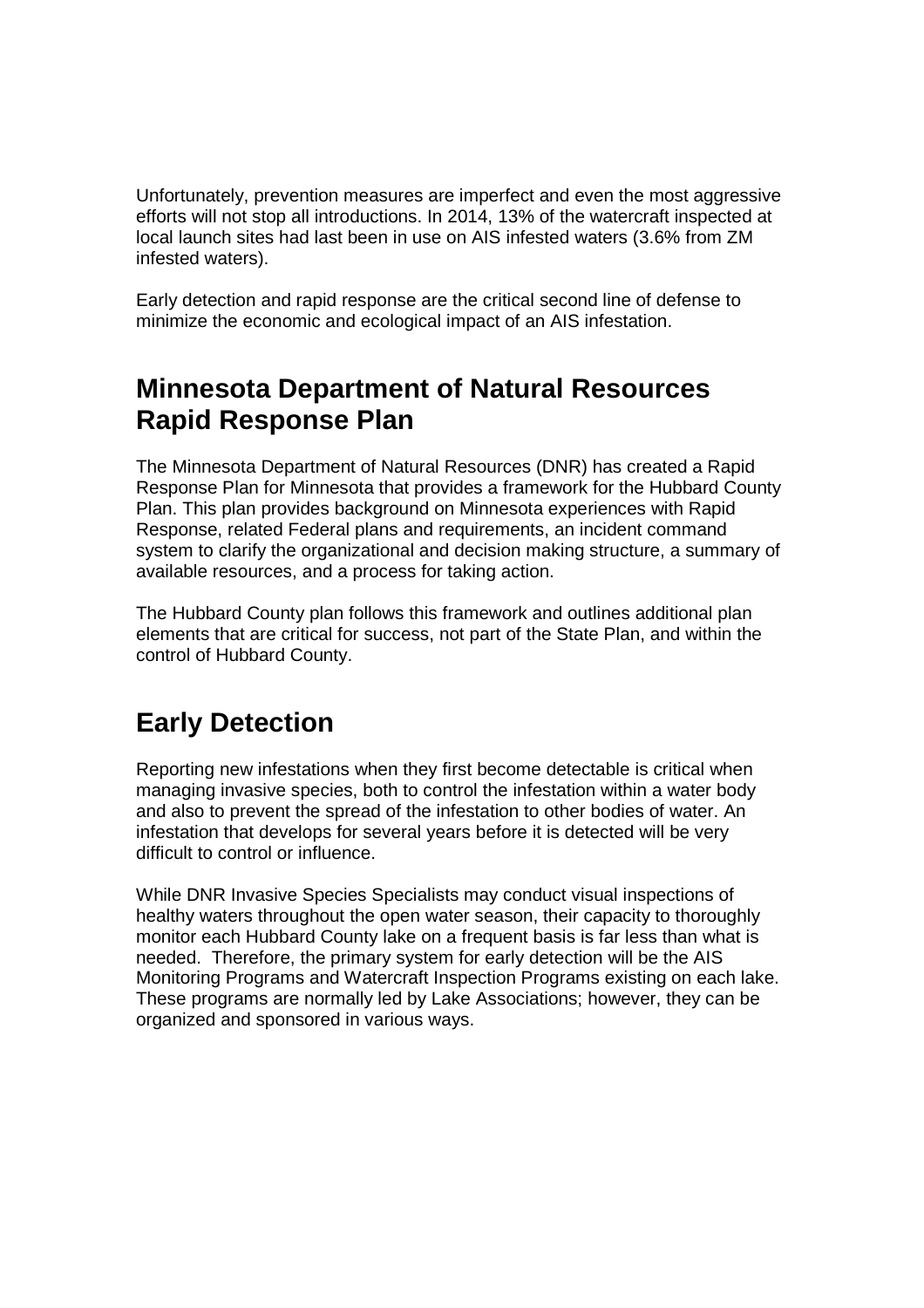# **Rapid Response Plan Steps**

**(from DNR RRP Appendix B with Hubbard County Actions)** 

#### **Investigate Reports and Confirm Identity**

The State and Local Rapid Response Procedure begins with a report of a potential new AIS Infestation. The primary responsibility for investigating AIS reports is the Minnesota DNR and primary contact is the Northwest Region DNR Aquatic Invasive Species Specialists. Following notification of a potential AIS sighting, the organism and geographic location of the discovery must be positively identified.

(While the DNR manages this process, Hubbard County workers or volunteers can help by providing details of the discovery, specific locations, specimen samples and pictures.)

#### **Updating State Database and Designating Infested Waters**

Information about confirmed occurrences should be sent to the DNR Invasive Species Coordinator to be added to the Minnesota published list of infested waters, updating of GIS data, and inclusion in the USGS-NAS database.

The waters are then officially designated infested waters via the MN DNR Commissioners Order.

(Hubbard County AIS leadership including representatives from impacted lake[s] to review local [Hubbard County] action list and prepare to launch local effort.)

#### **Rapid Assessment of Species and Distribution**

The positive confirmation of a reported sighting as a new occurrence of a nonnative species in the state (a new introduction) will result in a rapid assessment of the species that includes information gathering to determine if a response action is warranted. Managers will consult with experts from academia, as well as state and federal agencies as needed to complete the assessment.

If the infestation is new to the state, the DNR may commission a Rapid Assessment Group to review available science and information and determine the species' potential to be invasive. If a full risk assessment is not conducted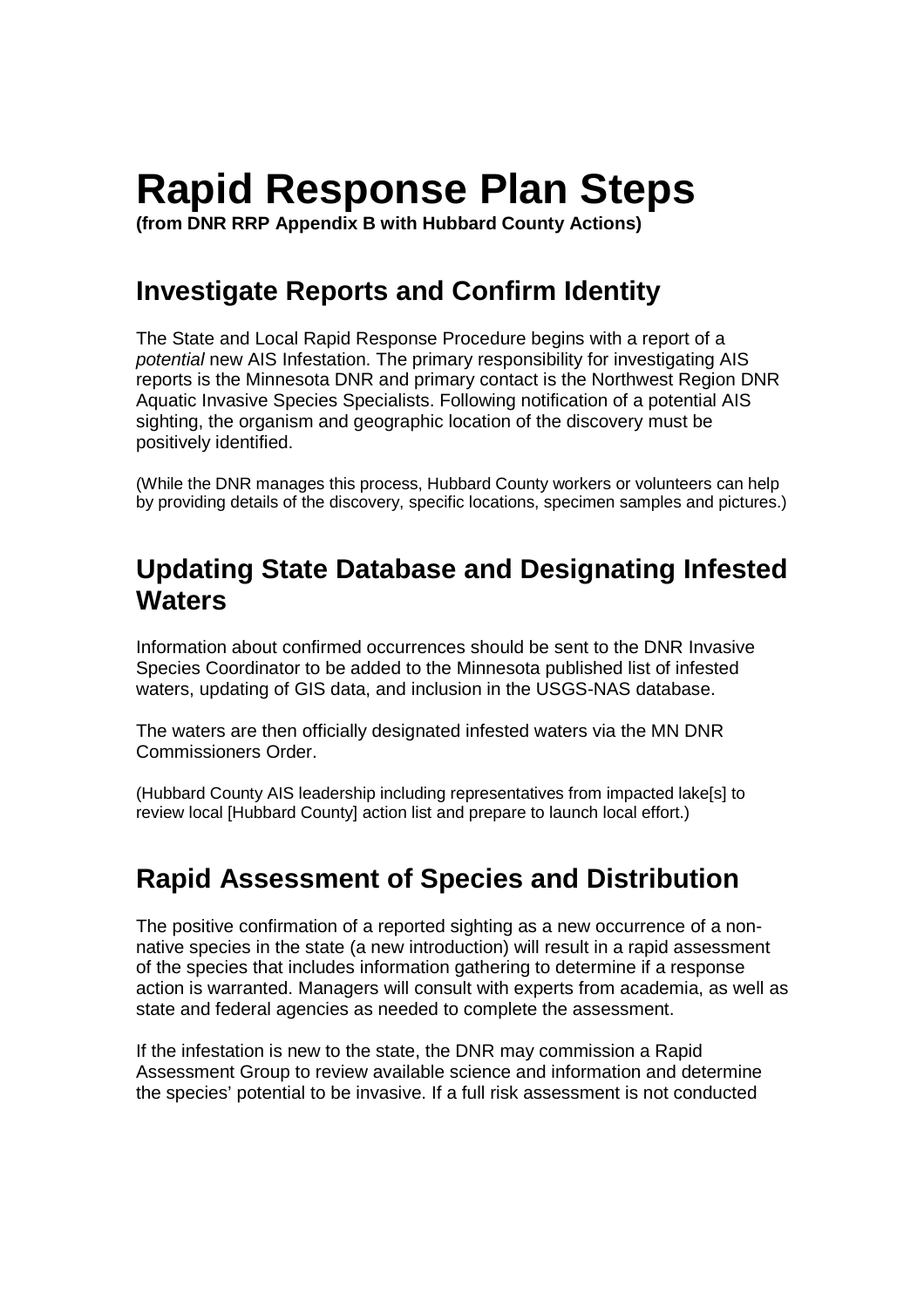prior to the rapid response, a rapid risk screening will be completed to quickly evaluate the species for detrimental impacts.

Once the assessment phase is finished, a field inspection is completed to confirm introduction, determine distribution, and to understand the potential for further distribution.

The infested area is quarantined if possible. If the field assessment determines that the distribution is sufficiently limited to allow an attempt at eradication or other control options, then the assessment effort expands to review various management options for the size and location of the infestation. If the infestation distribution is too wide to employ eradication or other control actions, then alternative management options and containment actions should be recommended to decision maker.

The outcome of the assessment phase is a recommendation for "rapid response action", "containment action", or "no action".

#### **Decision for Action**

The final decision for action (a DNR decision) will direct future activity toward one of three categories.

- Rapid Response/treatment
- Alternative managerial actions
- No action

Effective treatment actions need to consider the type of invasive, the size of the introduced population, and the affected area to be controlled. Large populations and large affected areas are more expensive to treat and have a lower chance for success.

The DNR Rapid Response Plan (3.0 Decision for Action, DNR Plan) provides important background on the various factors to be considered for a treatment action.

A decision by the DNR to implement rapid response/treatment will initiate the formation of an Incident Command System (ICS) organizational structure that brings in appropriate agencies for funding, jurisdiction (tribal/county) and direction. An Incident Management Team is organized by the DNR to set rapid response objectives and assign responsibilities.

(Hubbard County and a representative from the infested waterbody should have input on this decision.)

The major treatment response actions include: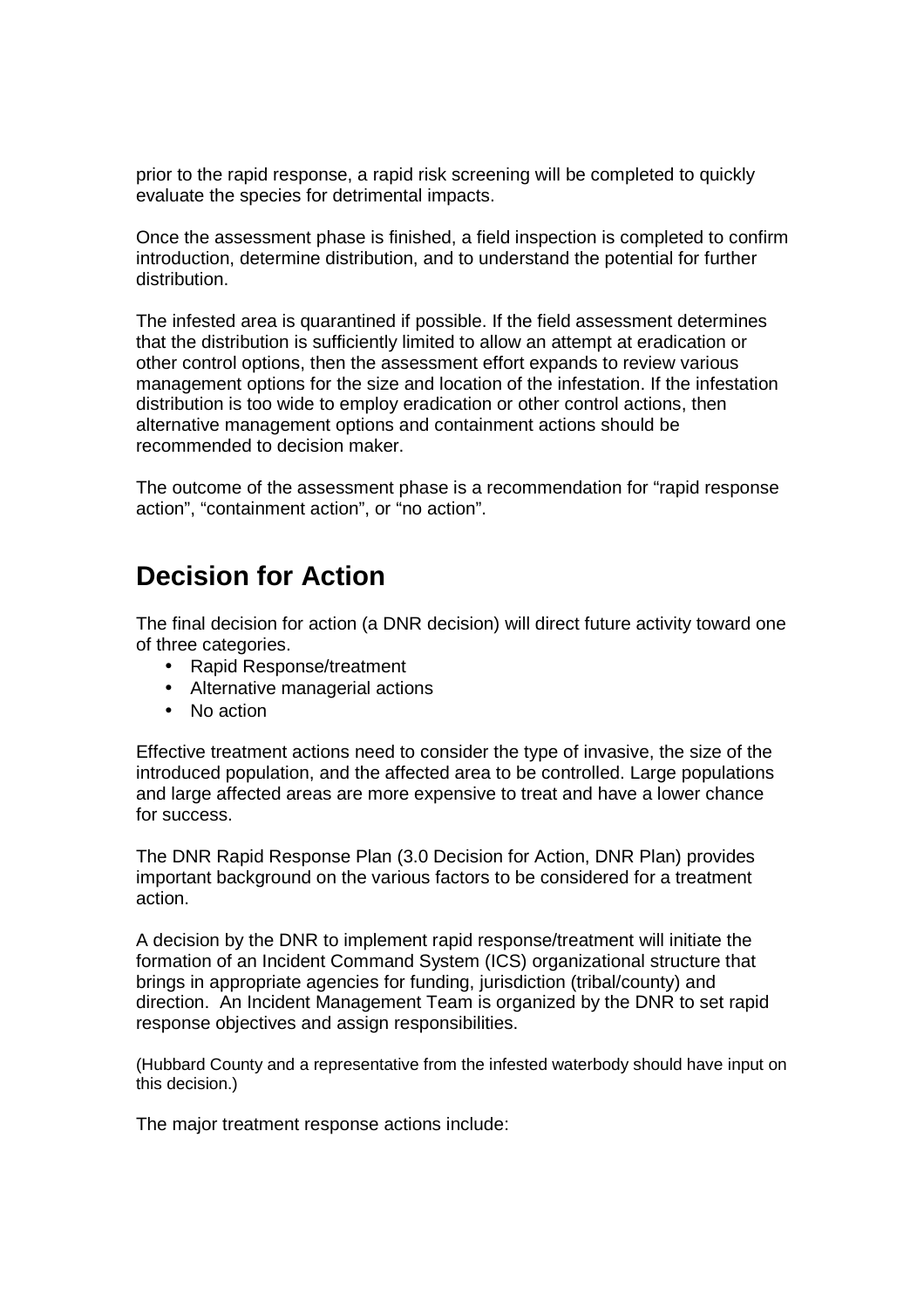- 1. Determine treatment method
- 2. Obtain treatment permits
- 3. Arrange funding for treatment
- 4. Contracting for the treatment

#### **Public Awareness**

The goal of public awareness is to raise awareness of the infested location(s) aimed at preventing and containing the spread.

#### **Containment**

Conservation Officers can enforce state laws at water accesses and also utilize checkpoints to ensure that water related equipment is not carrying AIS away from infested waters. The DNR may actively support watercraft inspection activity at public water access points on newly infested waters.

(Hubbard County will be actively involved in the containment action phase through our watercraft inspection program and locally managed action to inform, contain and prevent the spread to other area lakes.)

### **Hubbard County AIS Rapid Response Program County and Lake Association Actions**

Hubbard County, with support from the local Lake Association and Hubbard County COLA, will initiate actions to contain an AIS infestation when identity has been confirmed by the DNR.

A response team will be formed by Hubbard County to work with the DNR. The role of this group is to not only support the DNR's Rapid Response effort, but also to implement actions that Hubbard County has the authority and capability to manage. The proactive involvement of local stakeholders in this process is intended to increase the impact of the DNR Rapid Response effort and to minimize the impact to other lakes in the area.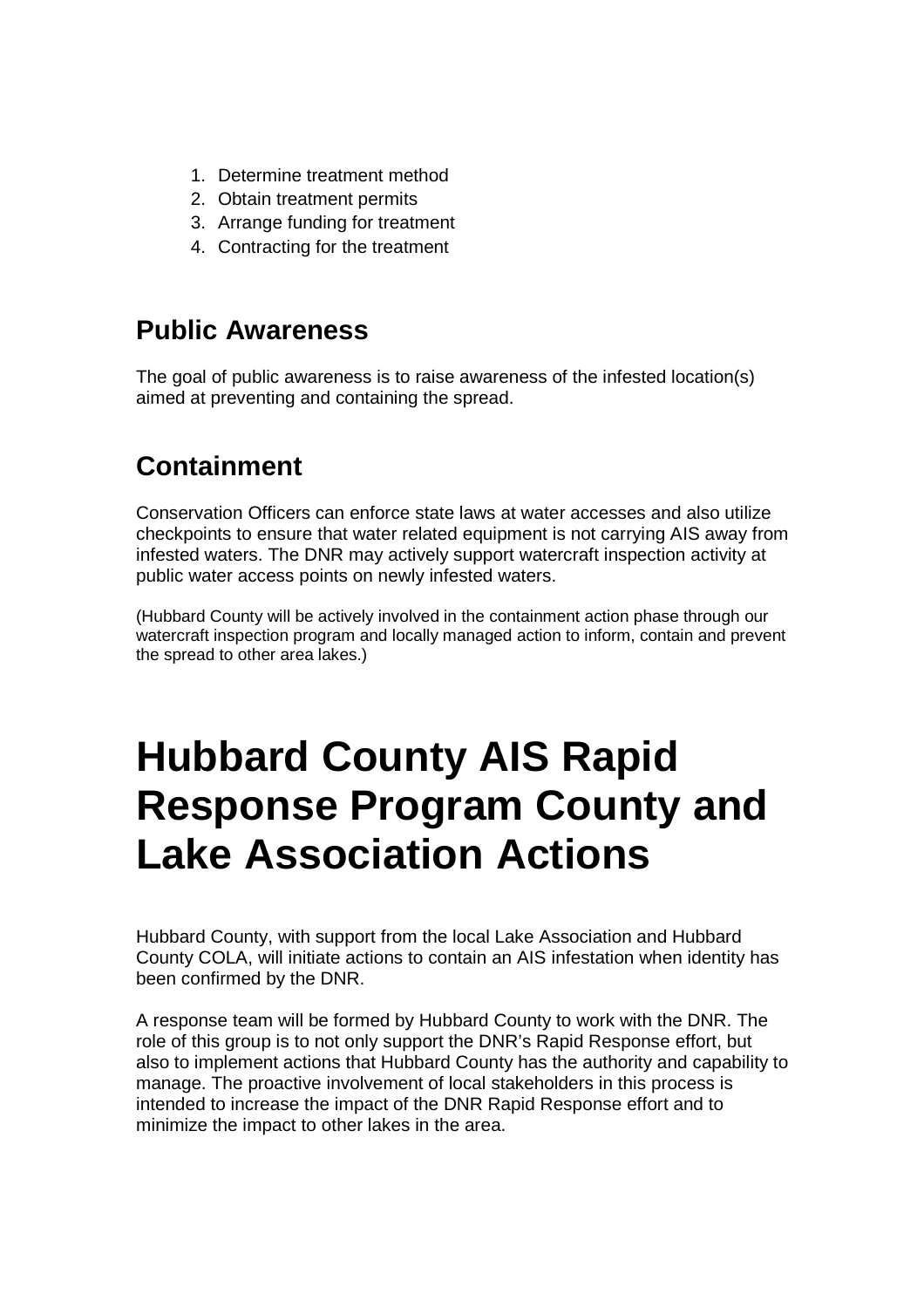## **Local Rapid Response Action List:**

- **1. Aggressively communicate to all in the county and those on infested waters.** 
	- **Direct mailing to all property owners on infested waters**
	- **Local news media**
	- **Hubbard County COLA and Lake Association websites county-wide**

 **(Statewide communication on infestations is a DNR role.)** 

- **2. Work with resorts, planned unit developments (PUDs), and other private access points on infested waters to implement containment initiatives including launch site inspections, watercraft decontamination and closely managed access at their launch sites.**
- **3. Increase public launch site watercraft inspection activity on the infested lakes to prevent the spread of AIS to other waters.** 
	- **This will be planned on a case by case basis depending upon the type and level of infestation, amount of launch site traffic, number of launch sites, and availability of funding/staffing.**
- **4. When applicable, implement a "user friendly" decontamination process located as close as possible to launch sites on infested waters and decontaminate watercraft leaving the lake.**

**(The DNR will be involved in this activity for authorization if located at the launch site.)**